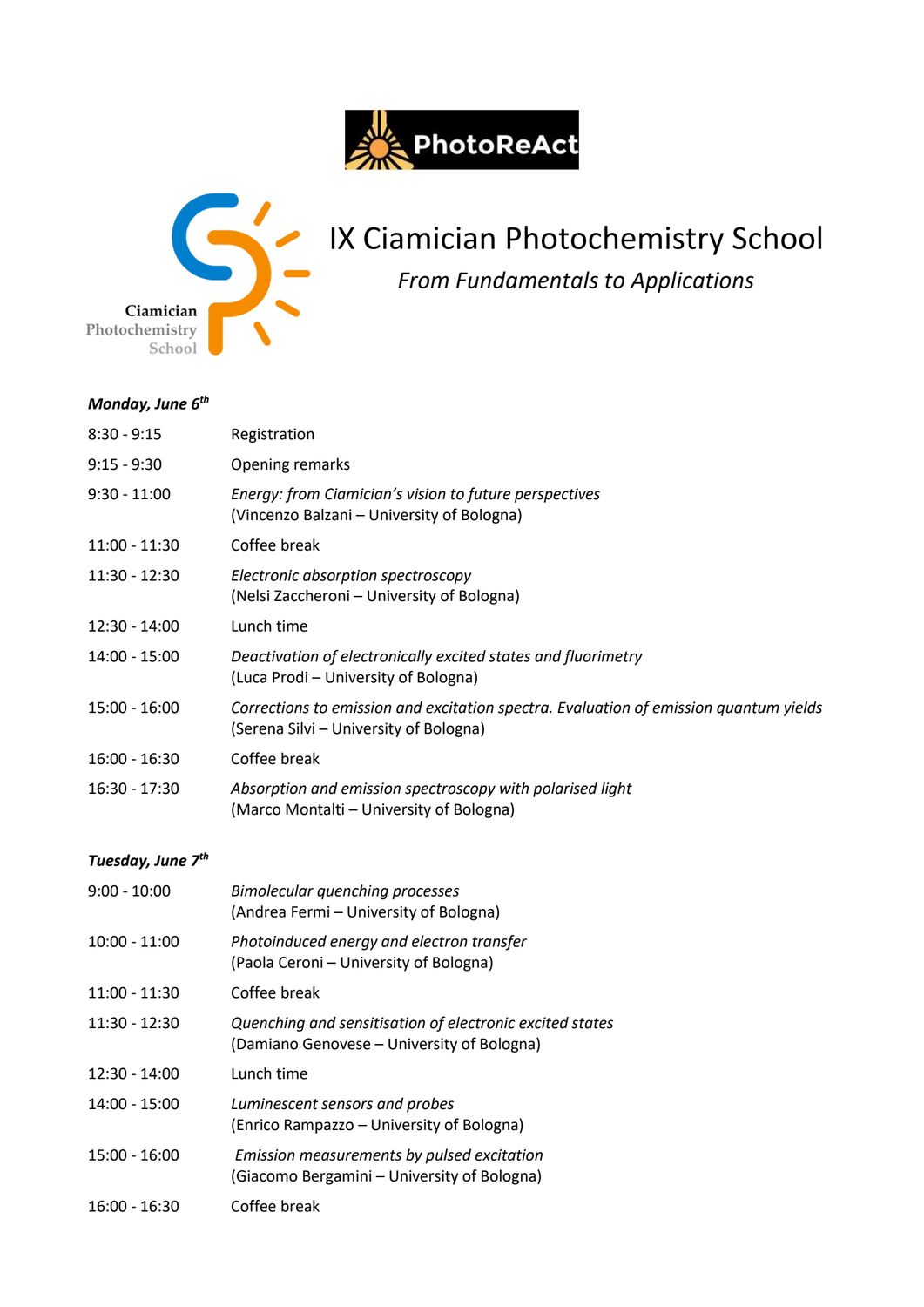| $16:30 - 17:30$ | Photochromic compounds and actinometry      |
|-----------------|---------------------------------------------|
|                 | (Massimo Baroncini – University of Bologna) |

## *Wednesday, June 8 th*

| $9:00 - 10:00$  | Simulation of absorption and emission spectra<br>(Fabrizia Negri – University of Bologna) |
|-----------------|-------------------------------------------------------------------------------------------|
| $10:00 - 11:00$ | Transient absorption spectroscopy<br>(Fausto Puntoriero - University of Messina)          |
| $11:00 - 11:30$ | Coffee break                                                                              |
| $11:30 - 12:30$ | Electrochemiluminescence<br>(Francesco Paolucci – University of Bologna)                  |
| $12:30 - 14:00$ | Lunch time                                                                                |
| $14:00 - 15:00$ | Fluorescence microscopy<br>(Ilse Manet – CNR Bologna)                                     |
| $15:00 - 16:00$ | Photochemistry and biomedical applications<br>(Salvatore Sortino – University of Catania) |
| 16:00 - 16:30   | Coffee break                                                                              |
| $16:30 - 17:30$ | Photophysics of semiconductors<br>(Luca Pasquini - University of Bologna)                 |

## *Thursday, June 9 th*

| $9:00 - 10:00$    | Photoactive molecular devices and machines<br>(Serena Silvi – University of Bologna)                   |
|-------------------|--------------------------------------------------------------------------------------------------------|
| $10:00 - 11:00$   | Conversion of solar energy into electricity and fuels<br>(Stefano Caramori – University of Ferrara)    |
| $11:00 - 11:30$   | Coffee break                                                                                           |
| $11:30 - 12:30$   | Synthetic applications of photo(organo)catalyzed reactions<br>(Maurizio Fagnoni – University of Pavia) |
| $12:30 - 14:00$   | Lunch time                                                                                             |
| $14:00 - 15:00$   | Flow photochemistry<br>(Timothy Noël - University of Amsterdam)                                        |
| $15:00 - 16:00$   | How much photochemistry can there be in an artwork?<br>(Aldo Romani – University of Perugia)           |
| $16:00 - 16:15$   | <b>Closing remarks</b>                                                                                 |
| <b>PhotoReact</b> |                                                                                                        |
| $16:30 - 17:00$   | ESR1                                                                                                   |

| $17:00 - 17:30$ | ESR <sub>2</sub> |
|-----------------|------------------|
| $17:30 - 18:00$ | ESR3             |
| $18:00 - 18:30$ | Discussion       |